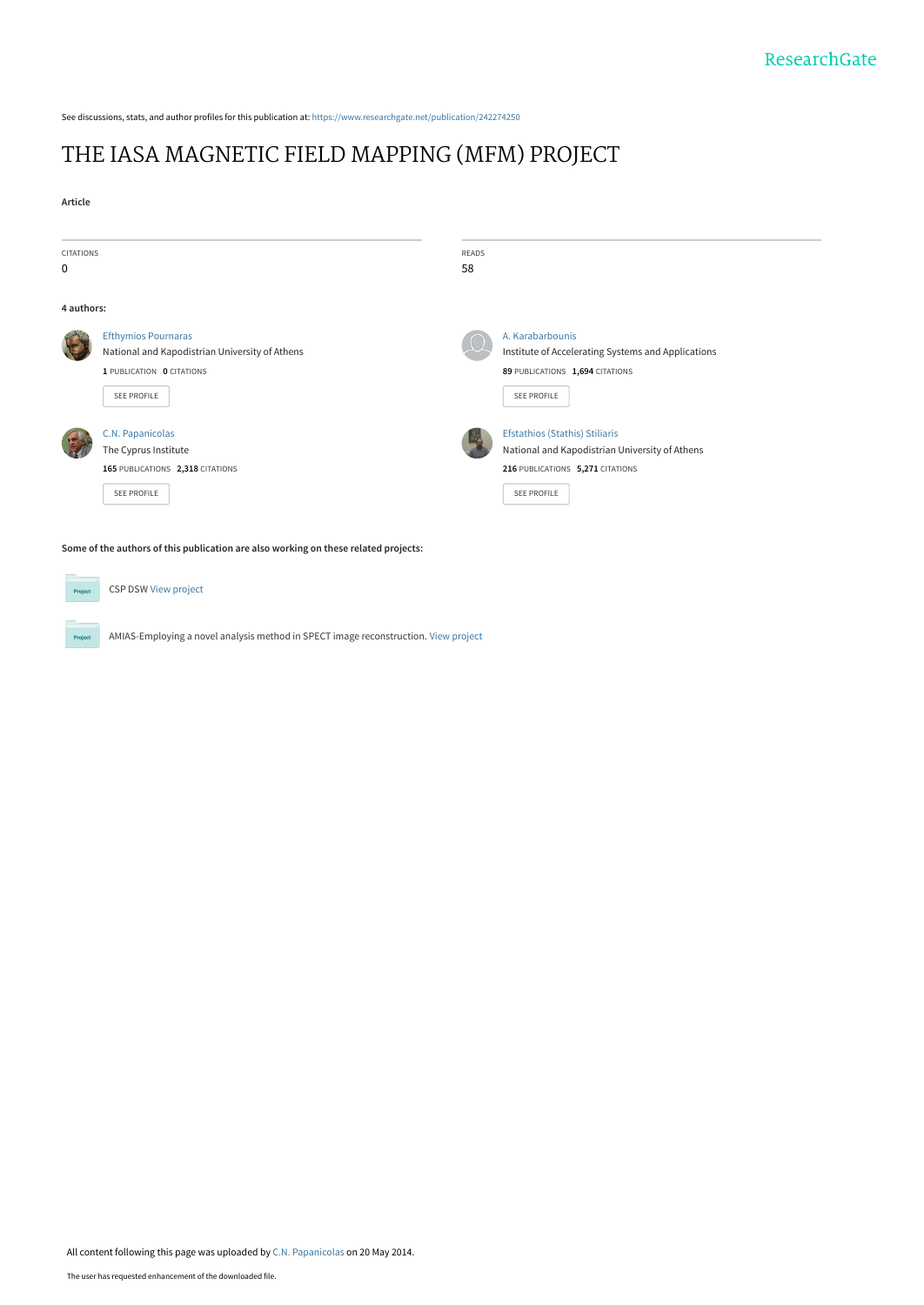## **THE IASA MAGNETIC FIELD MAPPING (MFM) PROJECT**

E. P. Pournaras, A. Karabarbounis, C. N. Papanicolas and E. Stiliaris, Institute of Accelerating Systems & Applications, P.O. Box 17214, GR-10024 Athens, GREECE and Physics Department, National & Kapodistrian University of Athens, GR-15771 GREECE

#### *Abstract*

The design and development of an automatic magnetic field mapping device as supporting equipment for the 10 MeV CW-Linac and its transport system at the Institute of Accelerating Systems & Applications (IASA) is presented. The MFM project aims to totally automate the operation of mapping room temperature magnetic field sources, reconstruct the 3D-field shape and reveal nonlinearities in the fridge field regions. The positioning system covers an area of  $50x50$  cm<sup>2</sup> with an accuracy of better than 32 μm in both axes; magnetic field measurements, mainly based on a Hall Probe, can reach in precision the  $10^{-5}$  value. Several software tools for the visualization of the measured fields and for a direct comparison with theoretical estimates are also presented.

### **INTRODUCTION**

The construction of the 10 MeV CW-Linac which is currently being developed and hosted in the IASA basement [1] has led to several other parallel running projects. One of them is the Magnetic Field Mapping (MFM) project, which focuses on the static field measurement, test and analysis of all magnetic elements belonging to the CW-Linac [2] and its transport system [3]. Specifically, it provides us with an accurate knowledge of the non time changing magnetic field distribution in space, through a totally automated procedure. The demanded accuracy turns the whole activity into a tiring and long time process. The control software has been designed in such a way that after the pre-mapping software adjustments no further external user input is needed. The mapping procedure divides space into slices and produces 2D output ASCII type portable files.

### **THE MAPPING DEVICE**

The MFM mapping device is composed by a Group3 MPT-141-75 Hall Probe together with its controller, placed on the movable base of an Arrick Robotics XY-9 positioning table. The whole implementation is steadily placed on a special granite table and steel base, which reduces environmental disturbances. Each arm is driven by its individual controller and both of them by the main CPU, consisted of a simple Pentium PC and application specific developed software. The main parts of the mapper are shown in Fig. 1 and Fig. 2.

#### *Specifications*

The device has the ability to measure static fields in the ranges of 0.3, 0.6 and 3 Tesla. The absolute error in measuring is 5, 10 and 50 MicroTesla respectively, which results to a specific error  $\Delta B/B \approx 10^{-5}$  for all ranges. Consequently, the relevant error for dipole fields suitable for the 10 MeV electron beam is  $3.4x10^{-5}$ . The field sensor (probe) takes 10 measurements per second.

The positioning system with two high precision stepping motors covers an area of  $50x50$  cm<sup>2</sup> with an accuracy of better than 32 μm. The resolution in both axes is 1 twip, which translates to 0.125 mm. The twip unit has been introduced in order to refer to one "full step" of the stepping motors that are used to place the probe's sensor head in a specific point of the 2D mapped area. Provided that the full step can be divided into four shorter steps, which correspond to four different patterns for the motors coils' states, the resolution becomes 32 μm.



Figure 1: The mapping device block diagram.



Figure 2: Diagram of the mapper's main parts.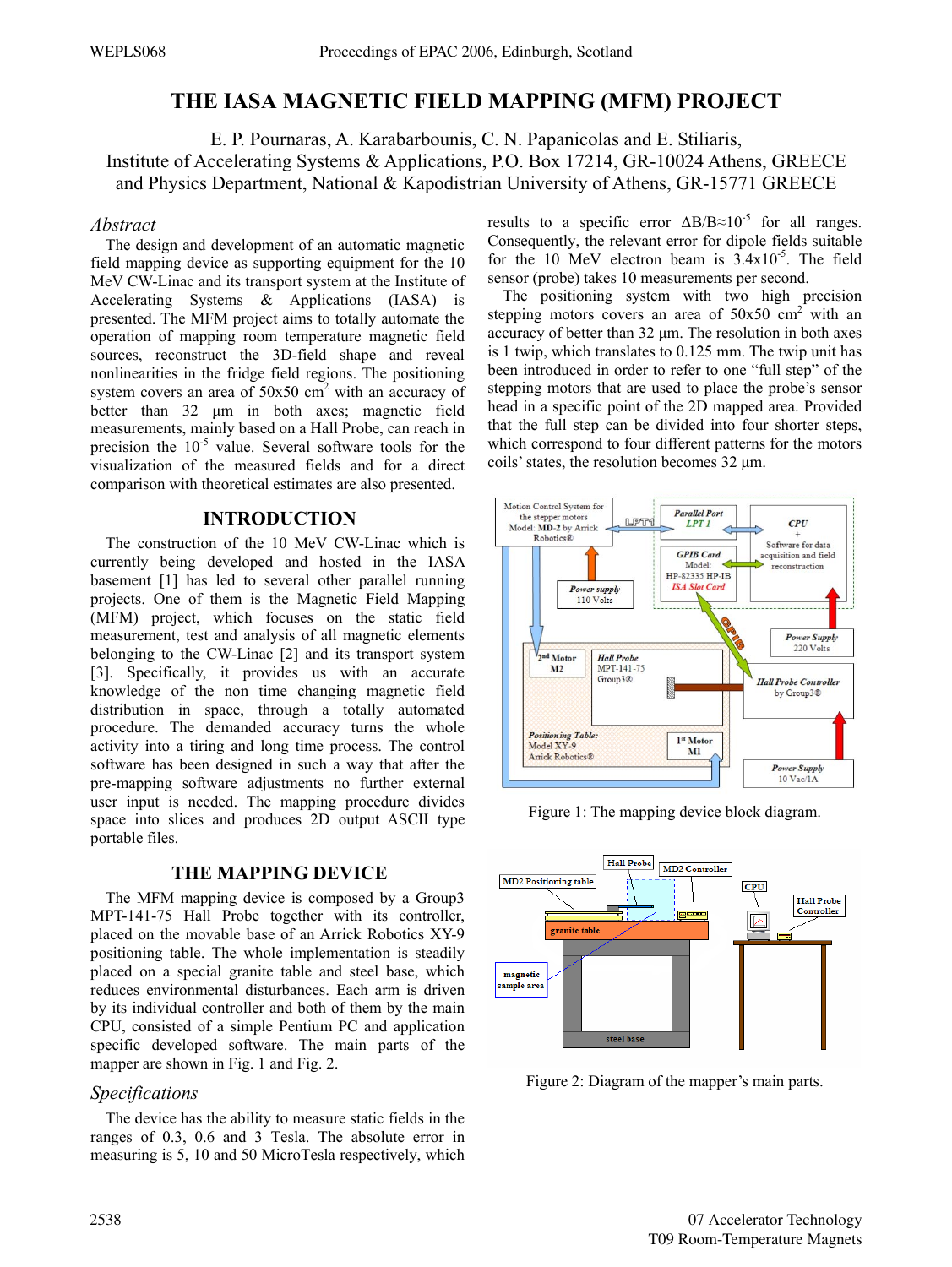#### *Data Acquisition Software*

The first part of the software has been written for DOS in order to make use of the almost real time response of this operating system. GPIB is the communication protocol between CPU and the controller of the Hall Probe, while the positioning table is being driven via the simpler LPT parallel port.

 The mapping settings include: 1) the dimensions of the area to be mapped and the number of nodes for the given grid, 2) algorithmic digital filtering of the measured values, 3) operation range and the type of units (Gauss or Tesla), 4) automatic zeroing in order to cancel any contribution of the earth's existing magnetic field, 5) number of measurements per node and time brakes and 6) several other device dependent settings.

The application's user interface is graphical and fully informative; a snapshot is shown in Fig. 3. The probe head is temperature sensitive, thus a special data storing protocol has been introduced to include both field and temperature measurements [4]. Large temperature variations – from point to point – demand normalisation of the field values according to the  $B=f(T)$  diagram, supplied by the probe manufacturer.



Figure 3: The data acquisition user interface.

The large amount of time needed for a complete high resolution mapping area leads to stepping motor overheating. The mapping of a  $1600x1400$  twips<sup>2</sup> with 2 measurements per node and 0.5 sec brake among both neighbouring nodes and measurements demands about 4 complete hours. In order to avoid damages, the software automatically pauses the process for a pre-specified time period, until the motors cool back again.

#### *Field Visualisation Software*

The second part of the software which deals with the visualisation of the field has been written for Windows and as a consequence demands faster CPU and higher amounts of available memory. It can run separately from the Data Acquisition Software on another platform.

A simple visualization software tool, called MFM2MFF, converts MFM protocol files (full DAQ output files) to simple field (MFF) or temperature (MFT) matrixes ready to be read by other applications such as MathCAD or MATLAB. The utility can be setup to remove any background magnetic field contribution even if this is constant or varies from point to point. For the second case, a differential mapping procedure is implemented, where the same area is twice mapped with and without current supply to the electromagnet. Furthermore, this utility normalizes field values to a specific temperature due to its interference to probe's measurements.

Another advanced visualization software tool is RaceTRACK (currently at Version 1.0.0) It has the ability to produce  $x-B(x)$  and  $y-B(y)$  2D section plots, contour plots and 3D plots with various control possibilities over them (Fig. 4). The software package is freely available [5].



Figure 4: The RaceTRACK contour plotting the field of two linear magnets.

In order to check for magnetic field nonlinearities (fridge fields) of the measured distribution in a given magnetic element, the RaceTRACK can also simulate the motion of a charged particle in it by using integral two dimensional techniques based on Lagrangian formulation of the motion (Fig. 5).



Figure 5: The orbit of an electron in the B-field of a bending magnet.